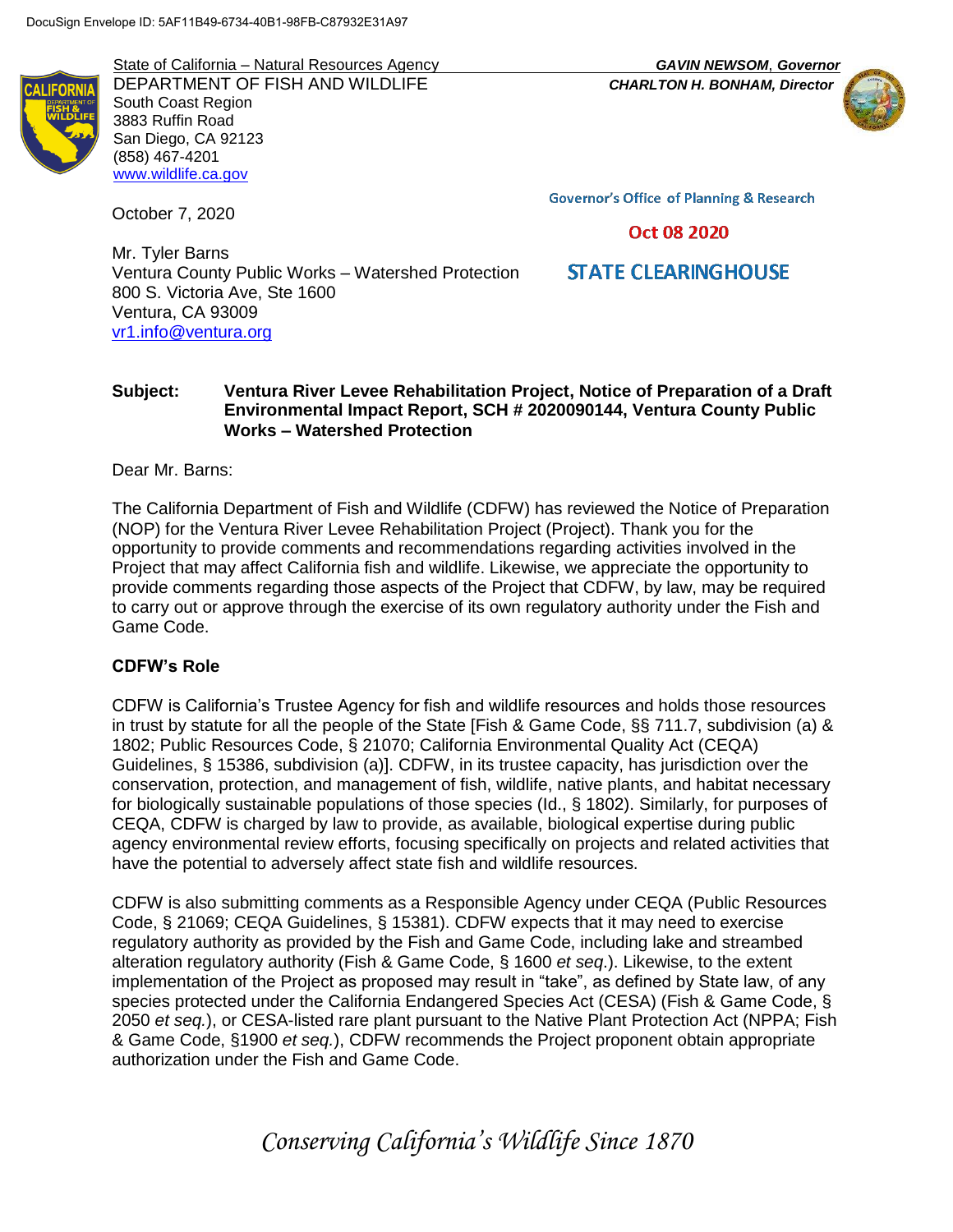Mr. Tyler Barns Ventura County Public Works – Watershed Protection October 7, 2020 Page 2 of 12

# **Project Description and Summary**

**Objective:** The proposed Project would involve structural improvements to the existing Ventura River (VR-1) levee, which would achieve compliance with the Federal Emergency Management Agency (FEMA) levee certification requirements and United States Army Corps of Engineers (Corps) levee permit requirements, address structural deficiencies, and extend the levee's capital service life. In 2008, FEMA determined that the VR‐1 levee did not fully comply with all the federal levee certification regulatory requirements. Additionally, the Corps rated the levee as "minimally acceptable," meaning that the levee has multiple deficiencies. These deficiencies put the levee at risk of failing from a one percent annual chance (also known as the 100‐year) flood event. The proposed Project would improve flood protection to residents and businesses in the City of San Buenaventura (commonly known as Ventura) located within the one percent annual chance flood zone (also known as the FEMA flood zone) by achieving a one percent annual chance flood capacity with three feet of freeboard (i.e., the height of the levee above the flood water). The Project activities, which are briefly detailed in the NOP, are described below:

#### **Reinforcement of Levee Embankment.**

The engineered levee embankment is the sloped area that holds and conveys water in a flood event. The levee embankment would be protected with loose rock riprap and concreted rock riprap material along the river face of the slope and beneath the riverbed for scour protection.

# **Upgrading the Interior Drainage System.**

A total of eight Corps‐built and seven non‐Corps built (unpermitted culverts and side‐ drainage structures) may require upgrades, such as positive drainage devices (i.e., devices allowing only one‐way flow). Culverts and side‐drainage devices convey flow from the developed areas through the levee from east to west into the Ventura River. Upon review and direction by the Corps and FEMA, improvements to existing culverts and drainage structures would be made.

#### **Toe**‐**Down Protection.**

The portion of the levee that extends underground beneath the riverbed to provide structural support, slope stability, and erosion control to the levee structure is referred to as the levee toe‐down. The toe‐down would be protected with concreted rock riprap extending from the existing toe protection to the potential scour limit thereby protecting against erosion at the levee toe.

#### **Floodwalls.**

Floodwall is a vertical concrete barrier that would be constructed in deficient areas and replace unpermitted floodwalls. Floodwalls would be approximately four to five feet tall and would confine river flood flows to the river.

#### **Floodgates.**

There are two proposed options for the floodgates:

1. A movable mechanical floodgate would be constructed at the Union Pacific Railroads (UPRR) tracks to provide continuous flood control between proposed floodwalls, or;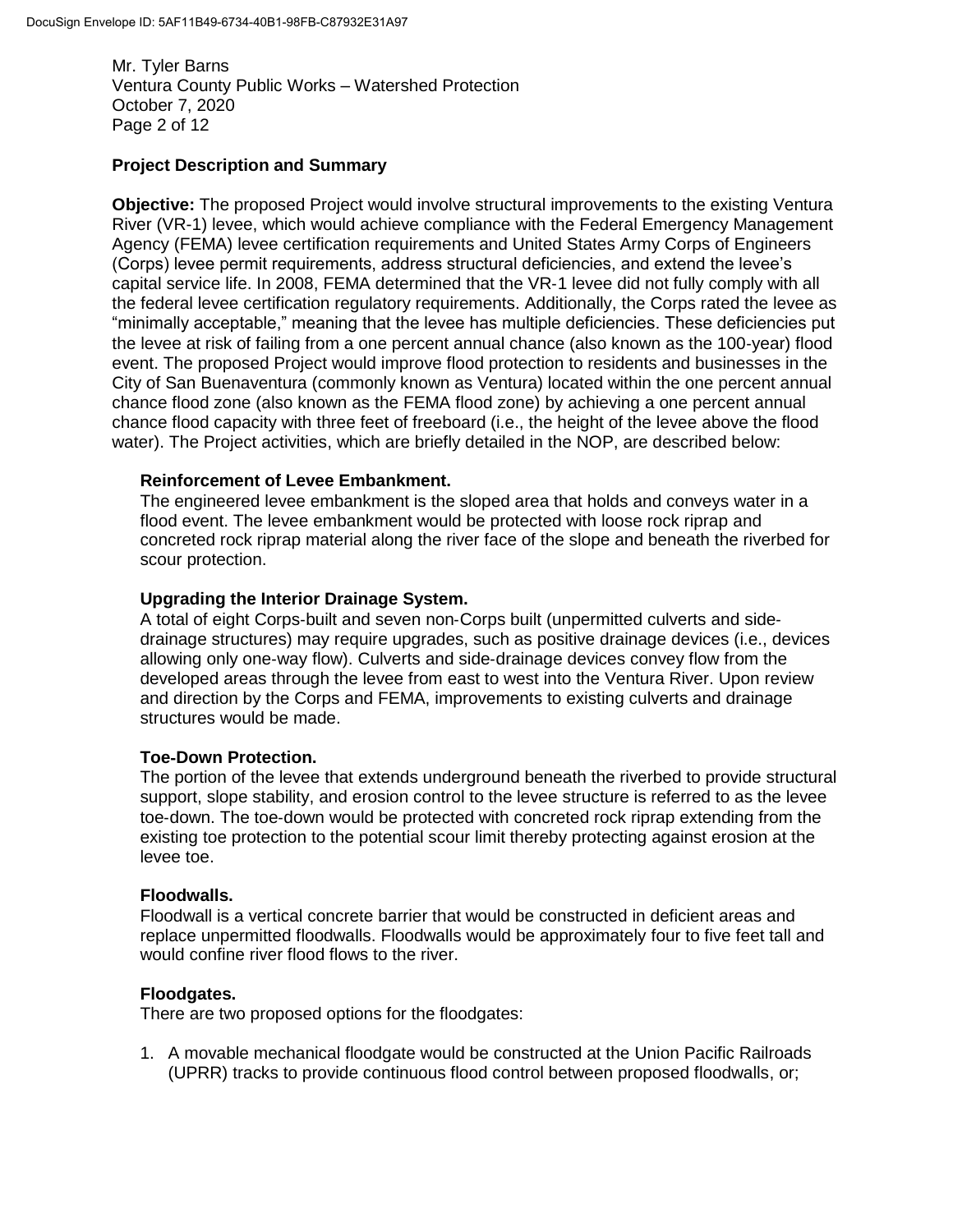Mr. Tyler Barns Ventura County Public Works – Watershed Protection October 7, 2020 Page 3 of 12

2. No floodgate would be constructed at the UPRR tracks and instead a floodgate would be installed across Garden Street to close the gap between proposed and existing floodwalls on either side of the street.

### **Raising the Levee Crown/Bike Path.**

The crown and bike path that exists atop the levee would be raised approximately 1 to 4.5 feet to address freeboard deficiencies.

# **Removal of Unpermitted Encroachments.**

Unpermitted structures located within the levee ROW would be removed.

# **Operations and Maintenance.**

Operation and maintenance (O&M) activities planned for the VR‐1 levee system will be evaluated in the DEIR. Existing O&M will be considered the baseline condition for the proposed project.

**Location:** The proposed Project is in, and directly west of, the City of San Buenaventura in Ventura County, approximately 60 miles northwest of Los Angeles. The proposed Project would extend along the existing ~ 2.65-mile-long VR-1 levee system. The VR-1 levee begins at the Pacific Ocean within the Ventura City limits, directly west of the Ventura County Fairgrounds, and extends northerly into an unincorporated portion of Ventura County. The VR‐1 alignment within the County's right‐of‐way (ROW) extends northerly along the Ventura River, crosses the UPRR, passes underneath State Route 101 (SR-101), and runs parallel to State Route 33 (SR-33), and crosses SR-33 and extends easterly, terminating at high ground south of Cañada De San Joaquin.

# **COMMENTS AND RECOMMENDATIONS**

CDFW offers the comments and recommendations below to assist the County in adequately identifying, avoiding, and/or mitigating the Project's significant, or potentially significant, direct, and indirect impacts on fish and wildlife (biological) resources. CDFW looks forward to commenting on the Draft Environmental Impact Report (DEIR) when it is released. CDFW may have additional comments to the DEIR not addressed in this letter.

#### **Specific Comments**

1) Nesting Birds. Page 10 of the NOP states, "[t]he proposed project would include construction and operation activities adjacent to the Ventura River, which could result in significant impacts to common wildlife, nesting birds, special‐status or rare wildlife species, and special‐status plant species. Additionally, construction and O&M could directly or indirectly impact streams, wetlands, Environmentally Sensitive Habitat Areas, Critical Habitat, and wildlife movement. The proposed Project could potentially result in significant impacts to biological resources regarding riparian habitat or any other sensitive natural community provided protection under federal, state, and local laws, regulations, policies or plans." Project activities, such as installing levee reinforcements, altering bike paths, removing/replacing structures, and drainage system upgrades are likely to occur where birds may nest (e.g., trees, crevices in buildings) and may impact nesting birds. Activities occurring during the breeding season of nesting birds could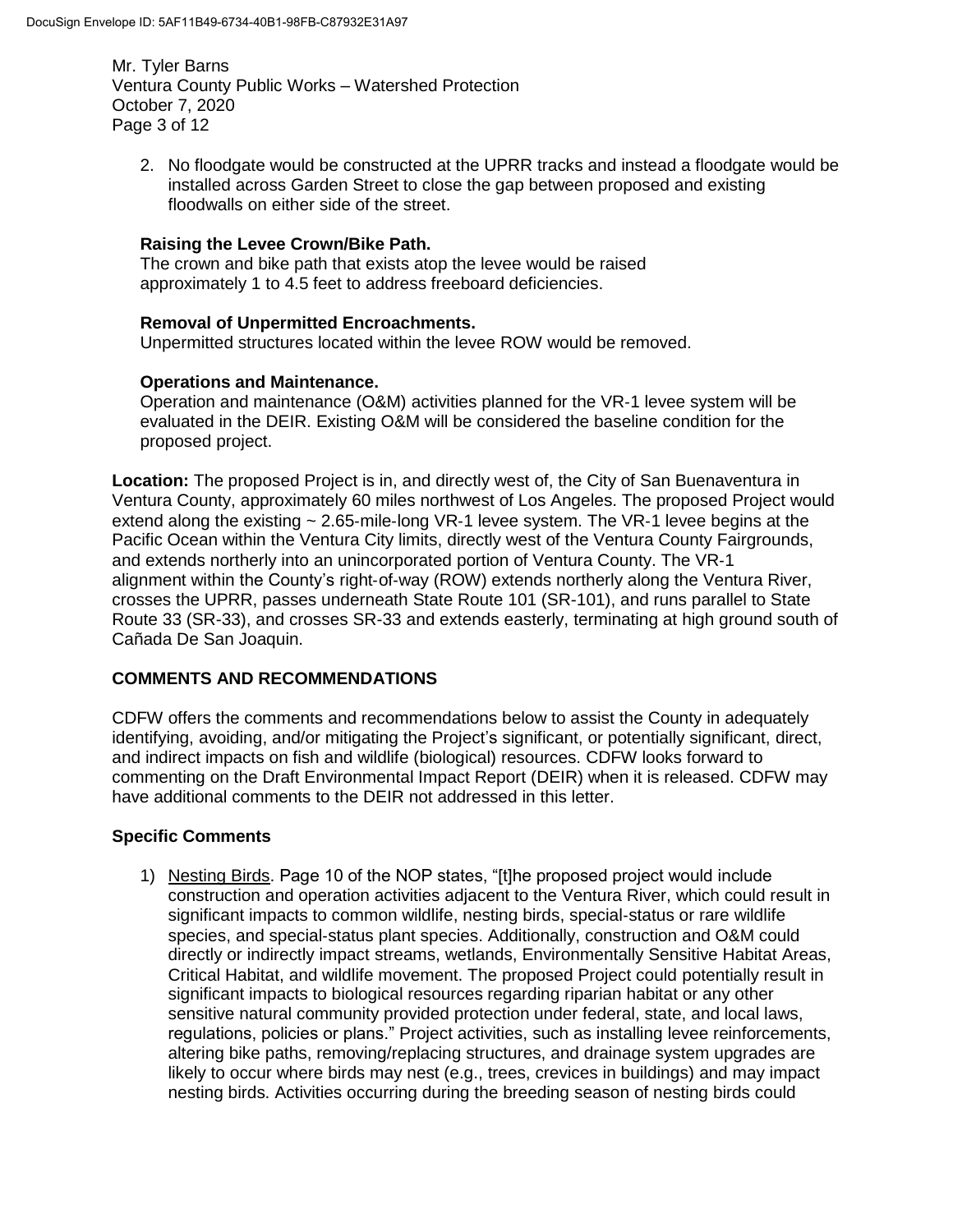Mr. Tyler Barns Ventura County Public Works – Watershed Protection October 7, 2020 Page 4 of 12

> result in the incidental loss of fertile eggs or nestlings, or otherwise lead to nest abandonment in trees or buildings directly adjacent to where construction would occur. Construction of new facilities or upgrades to existing facilities could also lead to the loss of nesting habitat for sensitive bird species.

- a) Migratory nongame native bird species are protected by international treaty under the Federal Migratory Bird Treaty Act (MBTA) of 1918 (Code of Federal Regulations, Title 50, § 10.13). Sections 3503, 3503.5, and 3513 of the California Fish and Game Code prohibit take of all birds and their active nests including raptors and other migratory nongame birds (as listed under the MBTA).
- b) CDFW recommends the DEIR provide measures to avoid impacts to nesting birds. Proposed Project activities including (but not limited to) staging; disturbances to vegetation, trees, and structures; demolition; grading; roofing; and fence or enclosure wall installation should not occurring during the avian breeding season which generally runs from February 15 through August 31 (as early as January 1 for some raptors) to avoid take of birds or their eggs. If avoidance of the avian breeding season is not feasible, CDFW recommends surveys by a qualified biologist with experience in conducting breeding bird surveys to detect protected native birds occurring in suitable nesting habitat that may be disturbed (as access to adjacent areas allows) and any other such habitat within 300-feet of the disturbance area (within 500-feet for raptors). All personnel and contractors working on site should be instructed on the sensitivity of areas where there are nesting birds. Reductions in the nest buffer distance may be appropriate depending on the avian species involved, ambient levels of human activity, screening vegetation, or possibly other factors.
- 2) Bats. In urbanized areas, numerous bat species are known to roost in trees and structures throughout Ventura County. Bats may use trees (e.g., Mexican fan palm trees) and man-made structures (e.g., cracks and crevices in large concrete structures) For daytime and nighttime roosts. Western yellow bats (*Lasiurus xanthinus*) can be found year-round in urban areas throughout southern California.
	- a) Bats are considered non-game mammals and are afforded protection by state law from take and/or harassment (Fish and Game Code, § 4150, California Code of Regulations, § 251.1).
	- b) The DEIR should provide a thorough discussion and adequate disclosure of potential impacts to bats and roosts resulting from the proposed Project and activities including (but not limited to) staging; disturbances to vegetation, trees, and structures; demolition; grading; roofing; and fence or enclosure wall installation. The DEIR should provide bat-specific avoidance and mitigation measures which could minimize significant adverse impacts to bats, roosts, and maternity roosts (CEQA Guidelines, §15126.4[a][1]).
- 3) Biological Baseline Assessment. As previously stated and written on Page 10 of the NOP, the Project may result in significant impacts to sensitive biological resources. As such, the DEIR should provide a complete assessment and impact analysis of the flora and fauna within the Project area, with emphasis upon identifying endangered,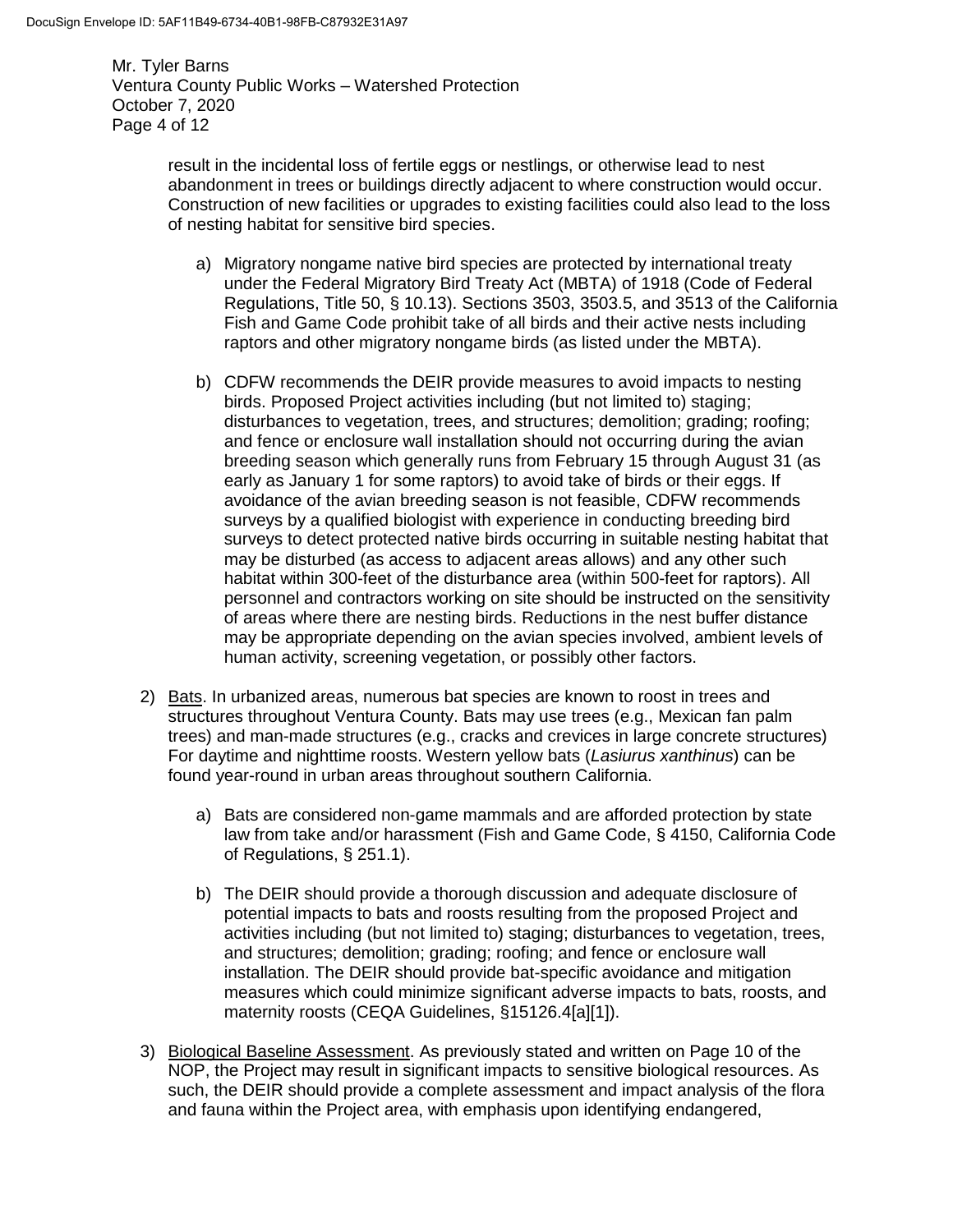Mr. Tyler Barns Ventura County Public Works – Watershed Protection October 7, 2020 Page 5 of 12

> threatened, sensitive, regionally, and locally unique species, and sensitive habitats. Impact analysis will aid in determining any direct, indirect, and cumulative biological impacts, as well as specific mitigation or avoidance measures necessary to offset those impacts. CDFW considers impacts to Species of Special Concern and California Fully Protected Species a significant direct and cumulative adverse effect without implementing appropriate avoidance and/or mitigation measures. The DEIR should provide the following information:

- a) Sensitive Plants and Wildlife. CDFW recommends the DEIR list each unique species occurring in the Project area instead of a total number by taxonomic group. For each species, please provide the species scientific (i.e., Latin) and common names; CESA and Federal Endangered Species Act listing status; and a brief evaluation of the potential for that species to occur in the Project area and be impacted by Project implementation. Presence of critical or suitable habitat (i.e. wintering, roosting, nesting, foraging) in the Project area should be addressed for each species where applicable.
- b) Critical Habitat. The DEIR should provide columns for each element and approximate acres potentially impacted by critical habitat type. CDFW recommends using "None" or the number zero to indicate no impacts; and, provide a brief discussion why there would be no impacts to demonstrate that impacts were evaluated.
- c) Impacts to Sensitive Plants, Wildlife, and Habitat. The DEIR should include alternatives to fully avoid or otherwise protect special status species and their habitat from Project-related impacts. For unavoidable impacts, the DEIR should provide mitigation measures for each plant and wildlife species potentially impacted and their associated habitat which should include any wintering, roosting, nesting, and foraging habitat. See page 8 for information about CESA/Incidental Take Permits and Compensatory Mitigation.
- d) Vegetation Community Mapping. In 2007, the State Legislature required CDFW to develop and maintain a vegetation mapping standard for the State (Fish & Game Code, § 1940). This standard complies with the National Vegetation Classification System, which utilizes alliance and association-based classification of unique vegetation stands. CDFW utilizes vegetation descriptions found in the [Manual of California Vegetation](http://vegetation.cnps.org/) (MCV), second edition (Sawyer 2008). CDFW only tracks rare natural communities using the MCV classification system, and considers vegetation communities, alliances, and associations ranked S1, S2, S3 and S4 as sensitive and declining at the local and regional level. CDFW considers these communities to be imperiled habitats having both local and regional significance. Additional information about these ranks can be obtained by visiting CDFW's [Vegetation Classification and Mapping Program -](https://wildlife.ca.gov/Data/VegCAMP/Natural-Communities) Natural [Communities](https://wildlife.ca.gov/Data/VegCAMP/Natural-Communities) webpage.

The DEIR should provide the MCV-based names of all vegetation communities within the Project area. Vegetation classification should be performed by a qualified botanist with knowledge of southern California plants and vegetation communities.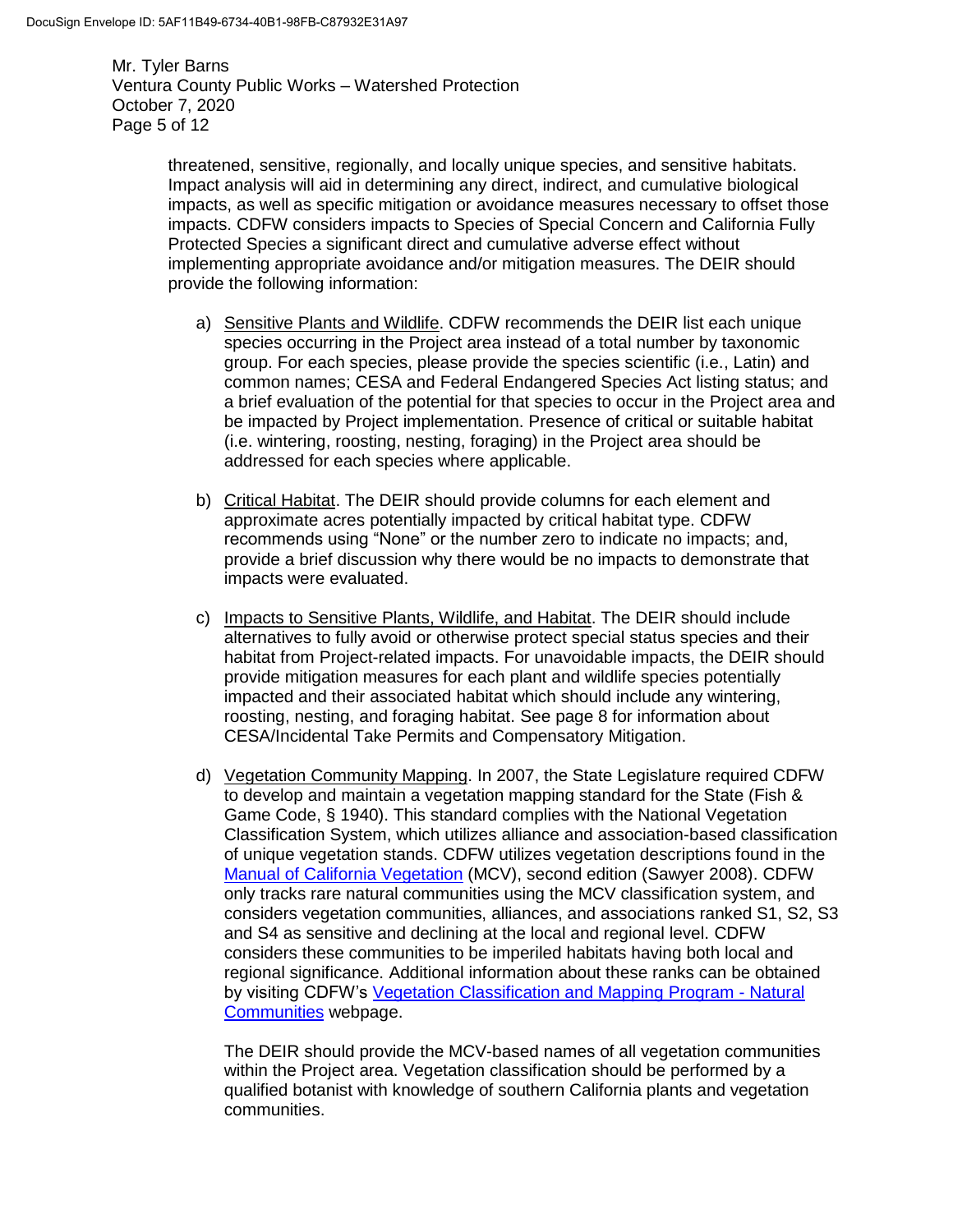Mr. Tyler Barns Ventura County Public Works – Watershed Protection October 7, 2020 Page 6 of 12

- e) Impacts to Sensitive Vegetation Communities. Page 10 of the NOP states, "the proposed Project would potentially result in significant impacts to biological resources including riparian habitat and other sensitive natural communities provided protection under federal, state, and local laws, regulations, policies or plans." Vegetation communities based on the MCV classification should be presented in a table in the DEIR. The table should provide columns for each element and approximate acres potentially impacted by vegetation community. CDFW recommends using "None" or the number zero to indicate no impacts; and, provide a brief discussion why there would be no impacts to demonstrate that impacts were evaluated. CDFW recommends the DEIR provide measures to fully avoid or otherwise protect sensitive vegetation communities from direct or indirect Project-related impacts. For unavoidable impacts, CDFW recommends the DEIR provide mitigation measures for each sensitive vegetation community potentially impacted. See page 8 for information about Compensatory Mitigation.
- f) The Project may lead to direct or indirect impacts off site (i.e., outside of the Project area). Therefore, adjoining habitat areas and areas immediately outside of the Project area should be included in assessments and mapping of special status plants, wildlife, habitat, and vegetation communities.
- g) CDFW recommends revisiting all databases accessed during preparation of the NOP so any new data regarding special status plants, wildlife, and vegetation communities may be included in the DEIR. CDFW's [California Natural Diversity](https://wildlife.ca.gov/data/cnddb)  [Database](https://wildlife.ca.gov/data/cnddb) (CNDDB) in Sacramento should be contacted to obtain current information on any previously reported sensitive species and habitat.
- h) Presence/absence determinations of wildlife and rare plants in the Project area, specifically areas that would be impacted due to Project implementation (e.g., existing facilities), should be determined based on recent surveys. CDFW recommends the DEIR provide any recent survey data. CDFW generally considers biological field assessments for wildlife to be valid for a one-year period, and assessments for rare plants may be considered valid for a period of up to three years.
- 4) Impacts to Riparian and Wetland Resources. As stated on page 10 of the NOP, the Project would potentially impact riparian and wetland habitats. Project construction and O&M activities may impact channels, ditches, and storm drains that carry water to adjacent riparian or wetland habitats. Furthermore, the Project would require. These changes may increase impervious surface cover adjacent to riparian and wetland habitats, causing changes to the amount, availability, and direction of water flow, and potentially increase the amount of runoff, sediment, debris, chemicals, and other pollutants transported into sensitive wetland areas.
	- a) A final Table in the DEIR should include columns for each element and approximate acres potentially impacted by habitat type. CDFW recommends using "None" or the number zero to indicate no impacts; and, provide a brief discussion why there would be no impacts to demonstrate that impacts were evaluated.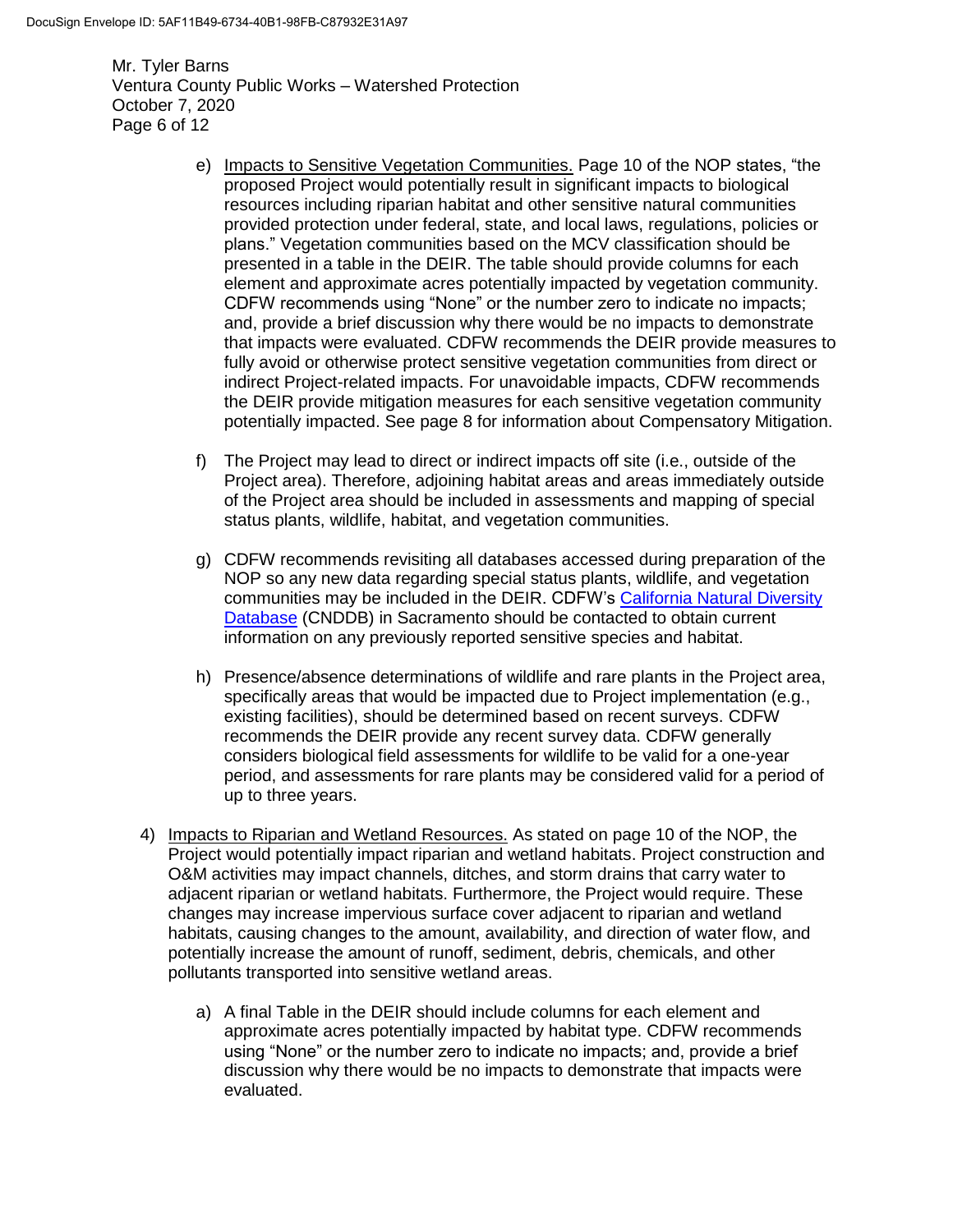Mr. Tyler Barns Ventura County Public Works – Watershed Protection October 7, 2020 Page 7 of 12

- b) CDFW recommends the DEIR provide an approximate area of new pavement that would be created near sensitive wetland areas and evaluate potential direct and indirect impacts on riparian and wetland habitats.
- c) CDFW recommends the DEIR provide alternatives to fully avoid or otherwise protect riparian and wetland resources from direct or indirect Project-related impacts that may include setback, permeable pavement, for example. Setbacks from wetland resources should start from the edge of herbaceous vegetation, woody vegetation, and woodlands. For unavoidable impacts, CDFW recommends the DEIR provide mitigation measures which may include on or off project site mitigation.
- d) CDFW also recommends the DEIR be conditioned to include a statement acknowledging that Project or project-level impacts to wetland resources may require Lake Streambed Alteration (LSA) Agreement notification. See pages 8 and 9 for more information on Wetland Resources and LSA notification.
- 5) Landscaping. Landscaping was not included as a Project activity within the NOP, however, given the size and scope of the Project, CDFW offers the following comments in the case that landscaping activities are incorporated into the Project.
	- a) Where landscaping would occur adjacent to sensitive natural communities, CDFW recommends the DEIR evaluate the possibility of incorporating setbacks to avoid and/or reduce impacts of landscaping on sensitive plants, wildlife, and habitats. Impacts may occur from spread of non-native species; plant material/stock carrying pests, pathogens, and diseases; and runoff contaminated with fertilizer applied to landscaped areas.
	- b) CDFW strongly recommends the DEIR consider a landscaping plant palette that includes a diversity of drought tolerant native plants, lawn grass alternatives, and plants that benefit and invite birds, beneficial insects, pollinators, and butterflies. See page 10 for additional information on landscaping and native plants. CDFW recommends the DEIR provide the Project's landscaping plan for review and commenting. Species should be listed by growing duration (annual, perennial), life form (grasses, shrubs, trees, vines), and structure (ground cover, shrubs, tree canopy).
- 6) Impacts of Design Features and Alternatives. To enable CDFW to adequately review and comment on the proposed Project from the standpoint of the protection of plants, fish, and wildlife, the DEIR should provide an impact analysis of proposed Project design features on biological resources, and a range of feasible alternatives to ensure that alternatives to design features are fully considered and evaluated (CEQA Guidelines, § 15126.6). Design features include (but not limited to) setbacks from sensitive natural areas; landscaping; permeable pavement; enclosures; fencing; solid walls; lighting; and building heights. Alternatives should avoid or otherwise minimize direct and indirect impacts to sensitive biological resources and wildlife movement areas.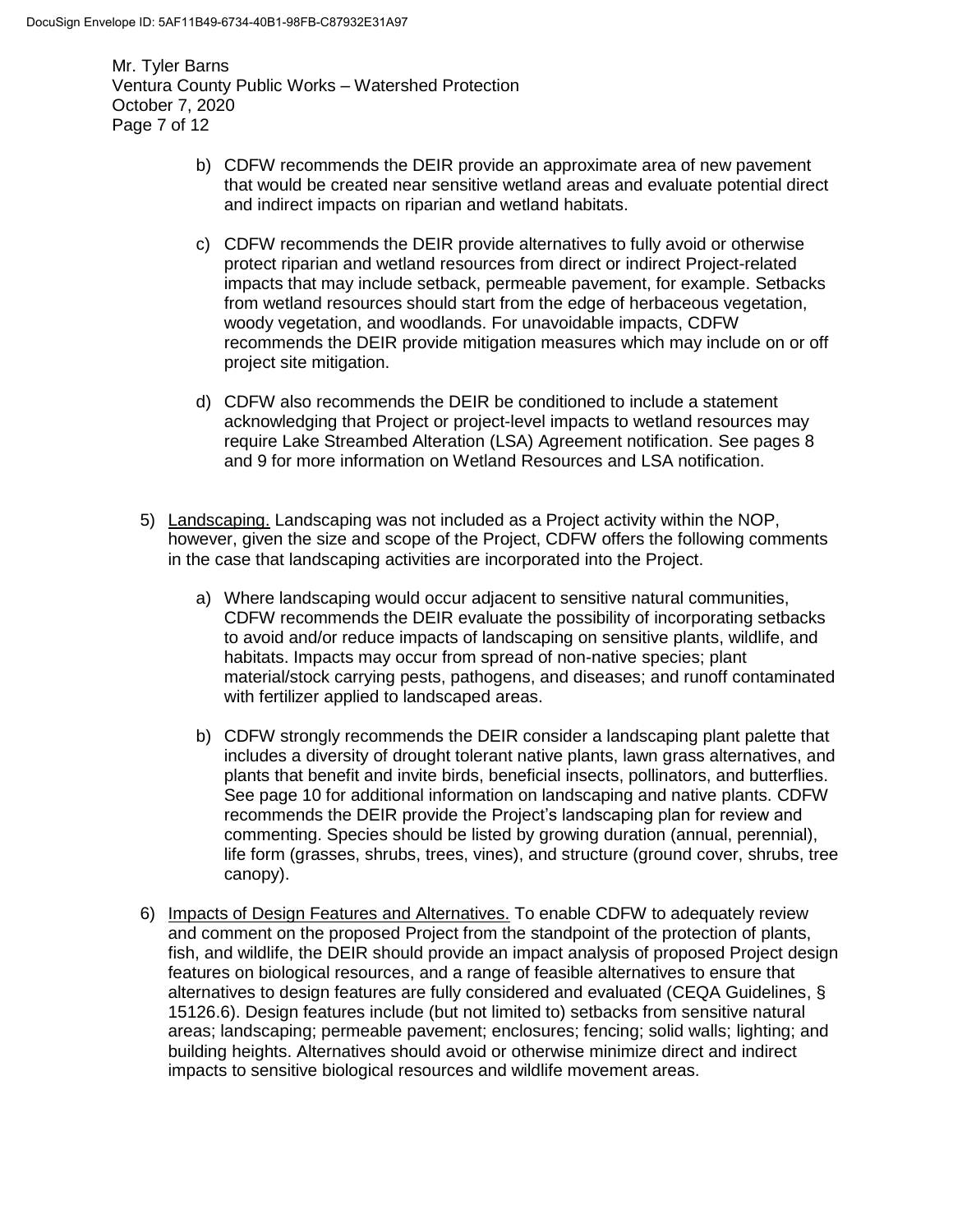Mr. Tyler Barns Ventura County Public Works – Watershed Protection October 7, 2020 Page 8 of 12

# **General Comments**

- 1) Environmental data. CEQA requires that information developed in environmental impact reports and negative declarations be incorporated into a database which may be used to make subsequent or supplemental environmental determinations [Public Resources Code, § 21003, subd. (e)]. Accordingly, please report any special status species and natural communities detected by completing and submitting [CNDDB Field Survey Forms.](https://wildlife.ca.gov/Data/CNDDB/Submitting-Data)
- 2) California Endangered Species Act (ESA). CDFW considers adverse impacts to a species protected by CESA to be significant without mitigation under CEQA. As to CESA, take of any endangered, threatened, candidate species, or CESA-listed rare plant species that results from the Project is prohibited, except as authorized by State law (Fish and Game Code, §§ 2080, 2085; Cal. Code Regs., tit. 14, §786.9). Consequently, if the Project, Project-related construction, or any Project-related activity for the duration of the Project will result in take of a species designated as endangered or threatened, or a candidate for listing under CESA, CDFW recommends that the Project proponent seek appropriate take authorization under CESA prior to implementing the Project or at an individual project-level. Appropriate authorization from CDFW may include an Incidental Take Permit (ITP) or a consistency determination in certain circumstances, among other options [Fish & Game Code, §§ 2080.1, 2081, subds. (b) and (c)]. Early consultation is encouraged, as significant modification to the Project and mitigation measures may be required in order to obtain a CESA Permit. Revisions to the Fish and Game Code, effective January 1998, may require that CDFW issue a separate CEQA document for the issuance of an ITP unless the Project's CEQA document addresses all Project impacts to CESA-listed species and specifies a mitigation monitoring and reporting program that will meet the requirements of an ITP. For these reasons, biological mitigation monitoring and reporting proposals should be of sufficient detail and resolution to satisfy the requirements for a CESA ITP.
- 3) Compensatory Mitigation. The DEIR should include mitigation measures for adverse Project-related impacts to sensitive plants, animals, and habitats. Mitigation measures should emphasize avoidance and reduction of Project-related impacts. For unavoidable impacts, on-site habitat restoration or enhancement should be discussed in detail. If on-site mitigation is not feasible or would not be biologically viable and therefore not adequately mitigate the loss of biological functions and values, off-site mitigation through habitat creation and/or acquisition and preservation in perpetuity should be addressed. Areas proposed as mitigation lands should be protected in perpetuity with a conservation easement, financial assurance and dedicated to a qualified entity for long-term management and monitoring. Under Government Code, section 65967, the lead agency must exercise due diligence in reviewing the qualifications of a governmental entity, special district, or nonprofit organization to effectively manage and steward land, water, or natural resources on mitigation lands it approves.
- 4) Wetland Resources. CDFW, as described in Fish and Game Code, section 703(a), is guided by the Fish and Game Commission's (Commission) policies. The [Wetlands](https://fgc.ca.gov/About/Policies/Miscellaneous)  [Resources](https://fgc.ca.gov/About/Policies/Miscellaneous) policy the Commission "…seek[s] to provide for the protection, preservation, restoration, enhancement and expansion of wetland habitat in California. Further, it is the policy of the Fish and Game Commission to strongly discourage development in or conversion of wetlands. It opposes, consistent with its legal authority, any development or conversion that would result in a reduction of wetland acreage or wetland habitat values.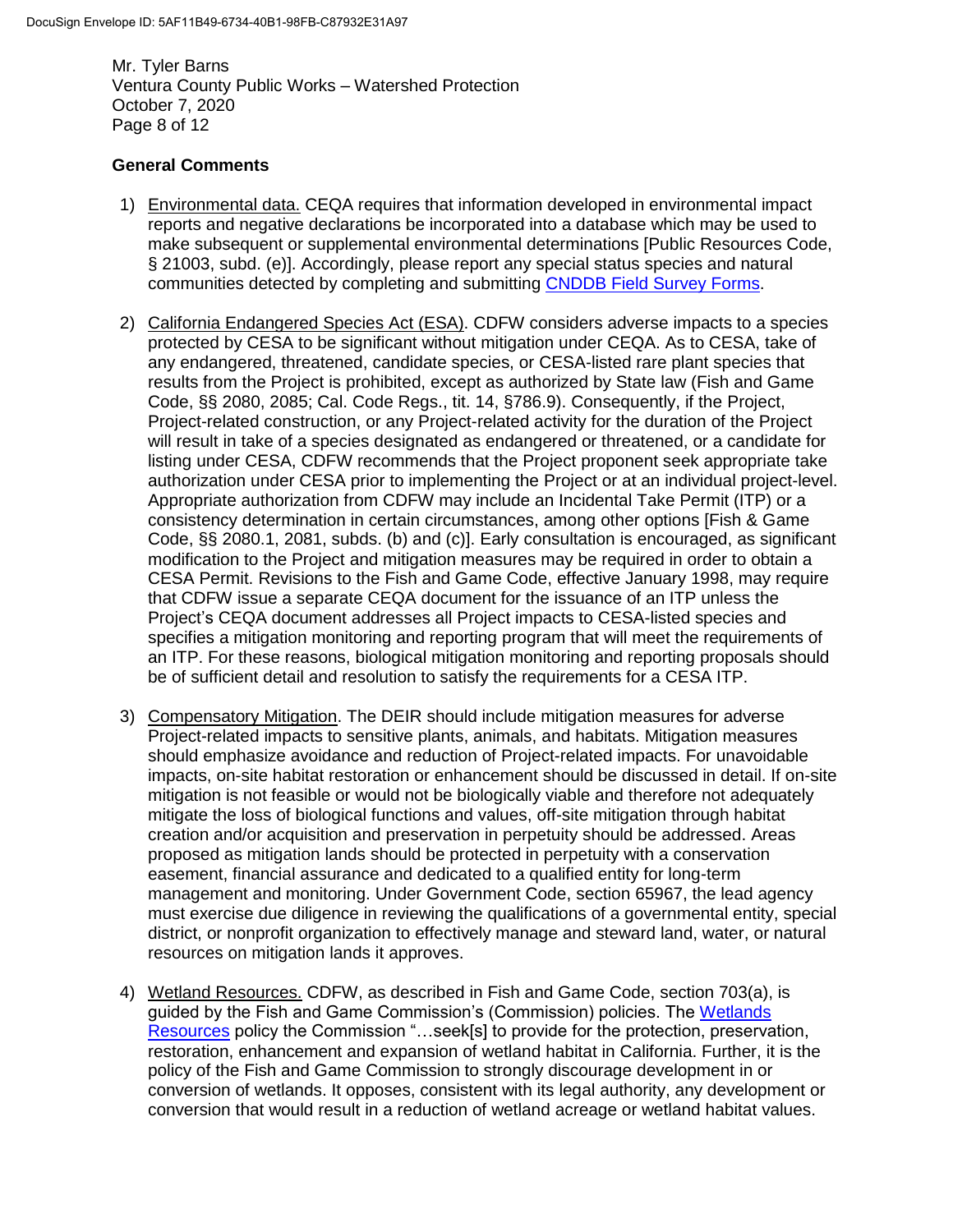Mr. Tyler Barns Ventura County Public Works – Watershed Protection October 7, 2020 Page 9 of 12

To that end, the Commission opposes wetland development proposals unless, at a minimum, project mitigation assures there will be 'no net loss' of either wetland habitat values or acreage. The Commission strongly prefers mitigation which would achieve expansion of wetland acreage and enhancement of wetland habitat values."

- a) The Wetlands Resources policy provides a framework for maintaining wetland resources and establishes mitigation guidance. CDFW encourages avoidance of wetland resources as a primary mitigation measure and discourages the development or type conversion of wetlands to uplands. CDFW encourages activities that would avoid the reduction of wetland acreage, function, or habitat values. Once avoidance and minimization measures have been exhausted, the Project must include mitigation measures to assure a "no net loss" of either wetland habitat values, or acreage, for unavoidable impacts to wetland resources. Conversions include, but are not limited to, conversion to subsurface drains, placement of fill or building of structures within the wetland, and channelization or removal of materials from the streambed. All wetlands and watercourses, whether ephemeral, intermittent, or perennial, should be retained and provided with substantial setbacks, which preserve the riparian and aquatic values and functions for the benefit to on-site and off-site wildlife populations. CDFW recommends mitigation measures to compensate for unavoidable impacts be included in the DEIR and these measures should compensate for the loss of function and value.
- b) The Fish and Game Commission's Water policy guides CDFW on the quantity and quality of the waters of this state that should be apportioned and maintained respectively so as to produce and sustain maximum numbers of fish and wildlife; to provide maximum protection and enhancement of fish and wildlife and their habitat; encourage and support Projects to maintain or restore a high quality of the waters of this state; prevent the degradation thereof caused by pollution and contamination; and, endeavor to keep as much water as possible open and accessible to the public for the use and enjoyment of fish and wildlife. CDFW recommends avoidance of water practices and structures that use excessive amounts of water, and minimization of impacts that negatively affect water quality, to the extent feasible (Fish & Game Code, § 5650).
- 5) Lake Streambed Alteration (LSA) Agreement. As a Responsible Agency under CEQA, CDFW has authority over activities in streams and/or lakes that will divert or obstruct the natural flow; or change the bed, channel, or bank (including vegetation associated with the stream or lake) of a river or stream; or use material from a streambed. For any such activities, the project applicant (or "entity") must provide written notification to CDFW pursuant to section 1600 *et seq*. of the Fish and Game Code. Based on this notification and other information, CDFW determines whether an LSA Agreement with the applicant is required prior to conducting the proposed activities. CDFW's issuance of an LSA Agreement for a project that is subject to CEQA will require related environmental compliance actions by CDFW as a Responsible Agency. As a Responsible Agency, CDFW may consider the CEQA document prepared by Ventura County Public Works for the Project. To minimize additional requirements by CDFW pursuant to section 1600 *et seq*. and/or under CEQA, the DEIR should fully identify the potential impacts to the stream or riparian resources and provide adequate avoidance, mitigation, monitoring and reporting commitments for issuance of the LSA Agreement.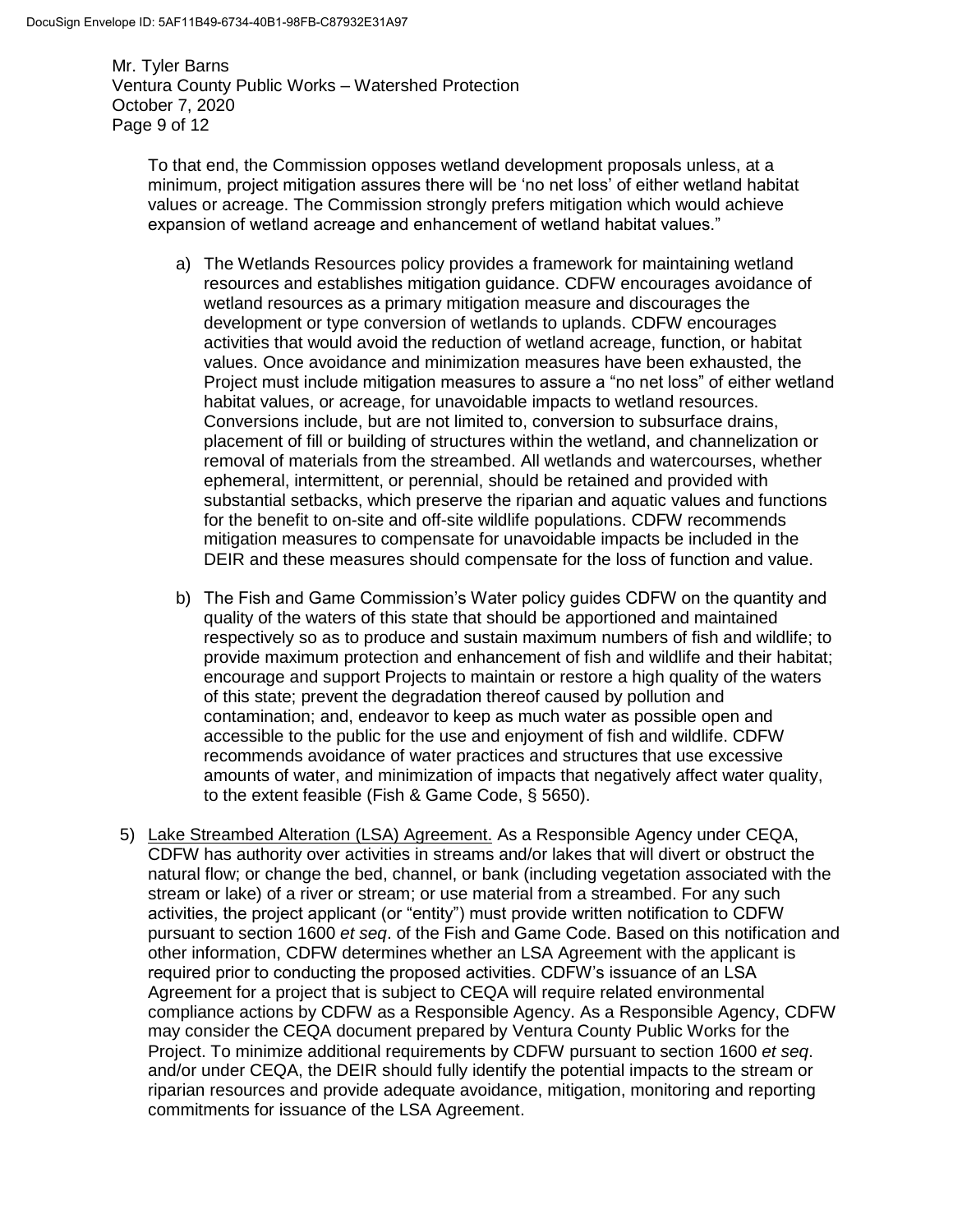Mr. Tyler Barns Ventura County Public Works – Watershed Protection October 7, 2020 Page 10 of 12

- a) The Project area supports aquatic, riparian, and wetland habitats; therefore, therefore, a preliminary jurisdictional delineation of the streams and their associated riparian habitats should be included in the DEIR. Jurisdiction should evaluate all rivers, streams, and lake including culverts, ditches, storm channels that may transport water, sediment, and pollutants and discharge into rivers, streams, and lakes. Also, the delineation should be conducted pursuant to the United States Fish and Wildlife Service (USFWS) wetland definition adopted by the CDFW (Cowardian 1970). Some wetland and riparian habitats subject to CDFW's authority may extend beyond the jurisdictional limits of the U.S. Army Corps of Engineers' section 404 permit and Regional Water Quality Control Board section 401 Certification.
- b) In areas of the Project area which may support ephemeral streams, herbaceous vegetation, woody vegetation, and woodlands also serve to protect the integrity of ephemeral channels and help maintain natural sedimentation processes; therefore, CDFW recommends effective setbacks be established to maintain appropriately-sized vegetated buffer areas adjoining ephemeral drainages.
- c) Project-related changes in drainage patterns, runoff, and sedimentation should be included and evaluated in the DEIR.
- 7) Landscaping. Habitat loss and invasive plants are a leading cause of native biodiversity loss. Invasive plant species spread quickly and can displace native plants, prevent native plant growth, and create monocultures. The Project should involve planting, seeding, or introduction of invasive exotic plant species to landscaped areas that are adjacent and/or near native habitat areas. CDFW recommends invasive/exotic plants be restricted from use in landscape plans for this Project. The California Invasive Plant Council (Cal-IPC) provides a [Cal-IPC Inventory](https://www.cal-ipc.org/plants/inventory/) of non-native and invasive plants that threaten the State's natural areas. CDFW strongly recommends restricting species with a "High" rating from landscaping plans.

Information on alternatives for invasive, non-native, or landscaping plants may be found on the [Cal-IPC's, Don't Plant a Pest](https://www.cal-ipc.org/solutions/prevention/landscaping/dpp/) webpage. Native plants could help to reduce water consumption and use of fertilizers. The [Audubon Society's Native Plants Database](https://www.audubon.org/native-plants) is a resource to identify native plants and trees that will attract and benefit birds. Birds may help to control and reduce insects, reducing the need for pesticides. The [California](https://www.cnps.org/gardening)  [Native Plant Society's Gardening](https://www.cnps.org/gardening) and [Xerces Society's Pollinator-Friendly Native Plant](https://xerces.org/pollinator-conservation/pollinator-friendly-plant-lists)  [Lists](https://xerces.org/pollinator-conservation/pollinator-friendly-plant-lists) webpage has information on native plant species that invite insects and pollinators. Pollinators are critical components of our environment and essential to our food security. Insects – and primarily bees – provide the indispensable service of pollination to more than 85% of flowering plants.

- 8) Biological Direct, Indirect, and Cumulative Impacts. To provide a thorough discussion of direct, indirect, and cumulative impacts expected to adversely affect biological resources, with specific measures to offset such impacts, the following should be addressed in the DEIR.
	- a) A discussion of potential adverse impacts from lighting, noise, human activity, exotic species, and drainage. The latter subject should address Project-related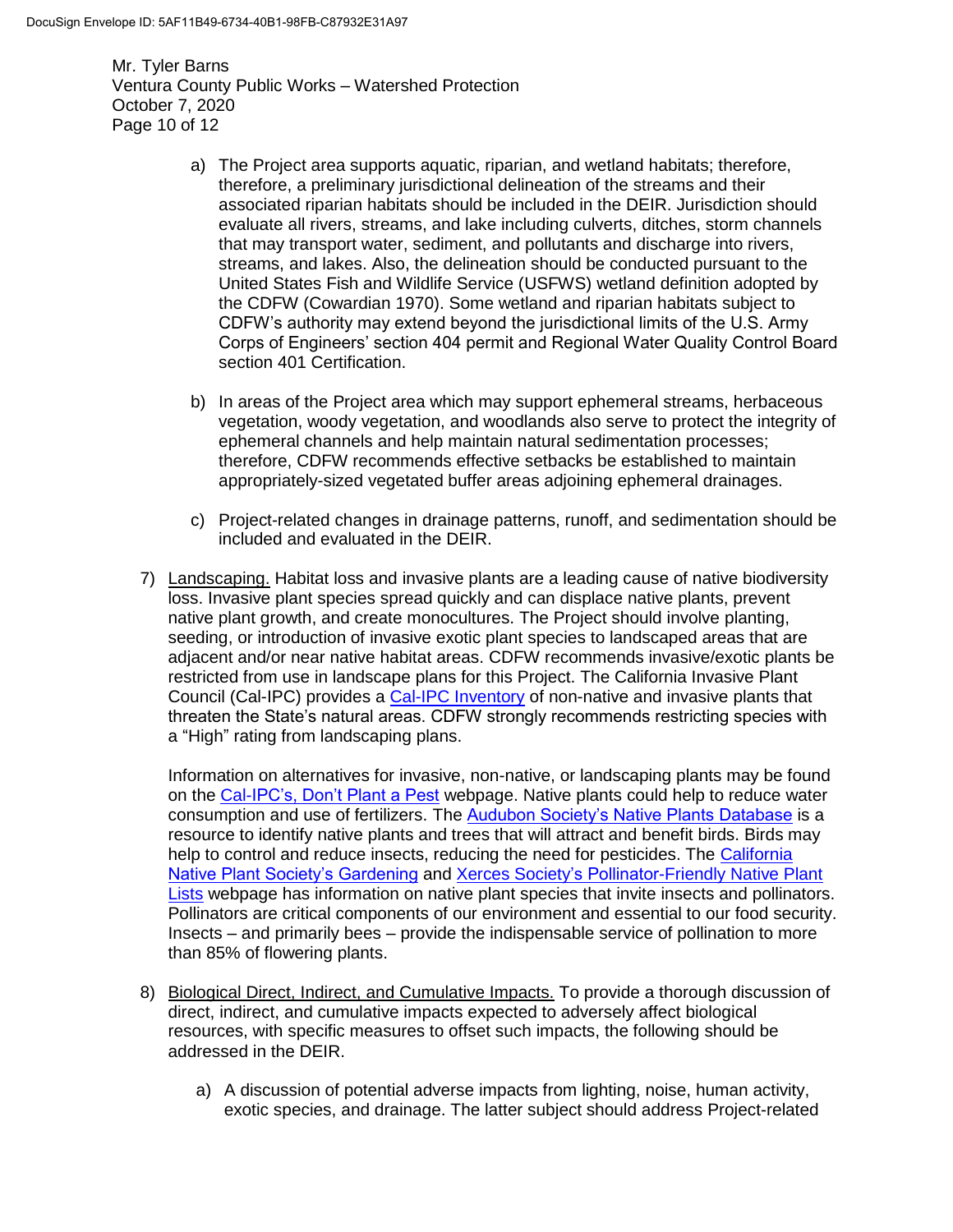Mr. Tyler Barns Ventura County Public Works – Watershed Protection October 7, 2020 Page 11 of 12

> changes on drainage patterns and downstream of project sites; the volume, velocity, and frequency of existing and post-construction surface flows; polluted runoff; soil erosion and/or sedimentation in streams and water bodies; and, postconstruction fate of runoff from project sites. Mitigation measures proposed to alleviate such impacts should be included.

- b) A discussion regarding indirect impacts on biological resources, including resources in nearby public lands, open space, adjacent natural habitats, riparian ecosystems, and any designated and/or proposed or existing reserve lands (e.g., preserve lands associated with a Natural Community Conservation Plan (NCCP, Fish and Game Code, § 2800 *et. seq.*). Impacts on, and maintenance of, wildlife corridor/movement areas, including access to undisturbed habitats in adjacent areas, should be fully evaluated in the DEIR.
- c) An analysis of impacts from land use designations and zoning located nearby or adjacent to natural areas that may inadvertently contribute to wildlife-human interactions. A discussion of possible conflicts and mitigation measures to reduce these conflicts should be included in the DEIR.
- d) A cumulative effects analysis, as described under CEQA Guidelines, section 15130. General and specific plans, as well as past, present, and anticipated future projects, should be analyzed relative to their impacts on similar plant communities and wildlife habitats.
- 9) Impacts to Fish Passage. CDFW is in support of the use of structures with no concretein-channel designs and would not support a change in design that would increase instream hardening of the streambed. To confirm the Project will not cause impacts to the river up and downstream of the structure as a result of the proposed Project, please provide CDFW with an opportunity to review and comment on 65% Design Plans and the Basis of Design at your earliest convenience.

# **CONCLUSION**

CDFW appreciates the opportunity to comment on the NOP to assist Ventura County Public Works in identifying and mitigating Project impacts on biological resources. If you have any questions or comments regarding this letter, please contact Baron Barrera, Environmental Scientist, at [Baron.Barrera@wildlife.ca.gov.](mailto:Baron.Barrera@wildlife.ca.gov)

Sincerely,

-DocuSigned by:

Frinn Wilson EREESBOFE24724F5...<br>Erinn Wilson Environmental Program Manager I

Ec: CDFW

Steve Gibson – Los Alamitos, [Steve.Gibson@wildlife.ca.gov](mailto:Steve.Gibson@wildlife.ca.gov) Barron Barrera – Los Alamitos, [Baron.Barrera@wildlife.ca.gov](mailto:Baron.Barrera@wildlife.ca.gov) Susan Howell – San Diego, [Susan.Howell@wildlife.ca.gov](mailto:Susan.Howell@wildlife.ca.gov)